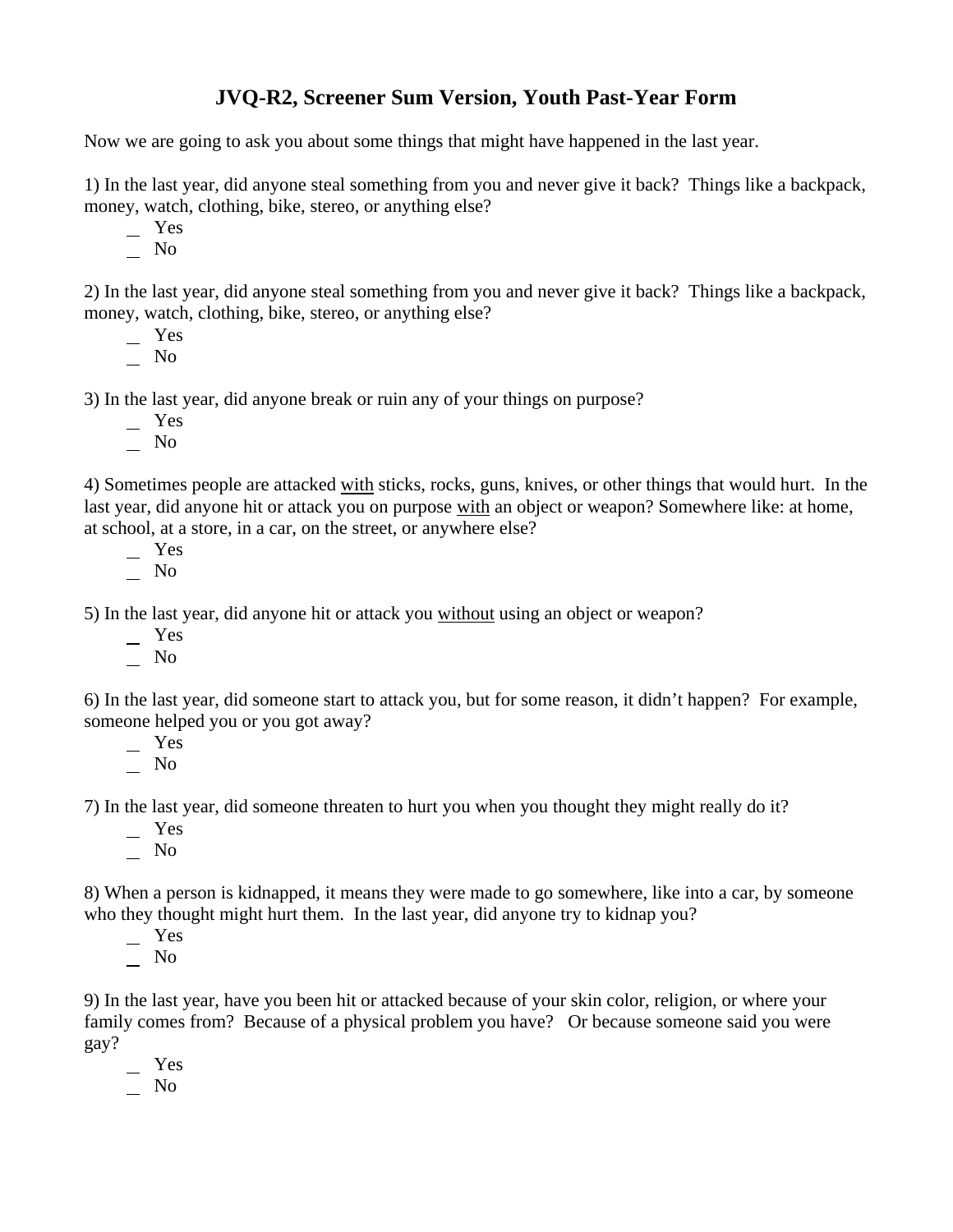Next, we are going to ask about grown-ups who take care of you. This means parents, babysitters, adults who live with you, or others who watch you. Before we begin, I want to remind you that your answers will be kept totally private. If there is a particular question that you don't want to answer, that's O.K. But it is important that you be as honest as you can, so that we can get a better idea of the kinds of things that kids your age sometimes face.

10) Not including spanking on your bottom, In the last year, did a grown-up in your life hit, beat, kick, or physically hurt you in any way?

 Yes  $\overline{\phantom{0}}$  No

11) In the last year, did you get scared or feel really bad because grown-ups in your life called you names, said mean things to you, or said they didn't want you?

 Yes  $\overline{\phantom{0}}$  No

12) When someone is neglected, it means that the grown-ups in their life didn't take care of them the way they should. They might not get them enough food, take them to the doctor when they are sick, or make sure they have a safe place to stay. In the last year, were you neglected?

Yes

 $\overline{\phantom{0}}$  No

13) Sometimes a family fights over where a child should live. In the last year, did a parent take, keep, or hide you to stop you from being with another parent?

Yes

No

14) Sometimes groups of kids or gangs attack people. In the last year, did a group of kids or a gang hit, jump, or attack you?

Yes

 $\overline{\phantom{0}}$  No

15) In the last year, did any kid, even a brother or sister, hit you? Somewhere like: at home, at school, out playing, in a store, or anywhere else?

 Yes No

16) In the last year, did any kids try to hurt your private parts on purpose by hitting or kicking you there?

- Yes
- No

17) In the last year, did any kids, even a brother or sister, pick on you by chasing you or grabbing you or by making you do something you didn't want to do?

 Yes  $\overline{\phantom{0}}$  No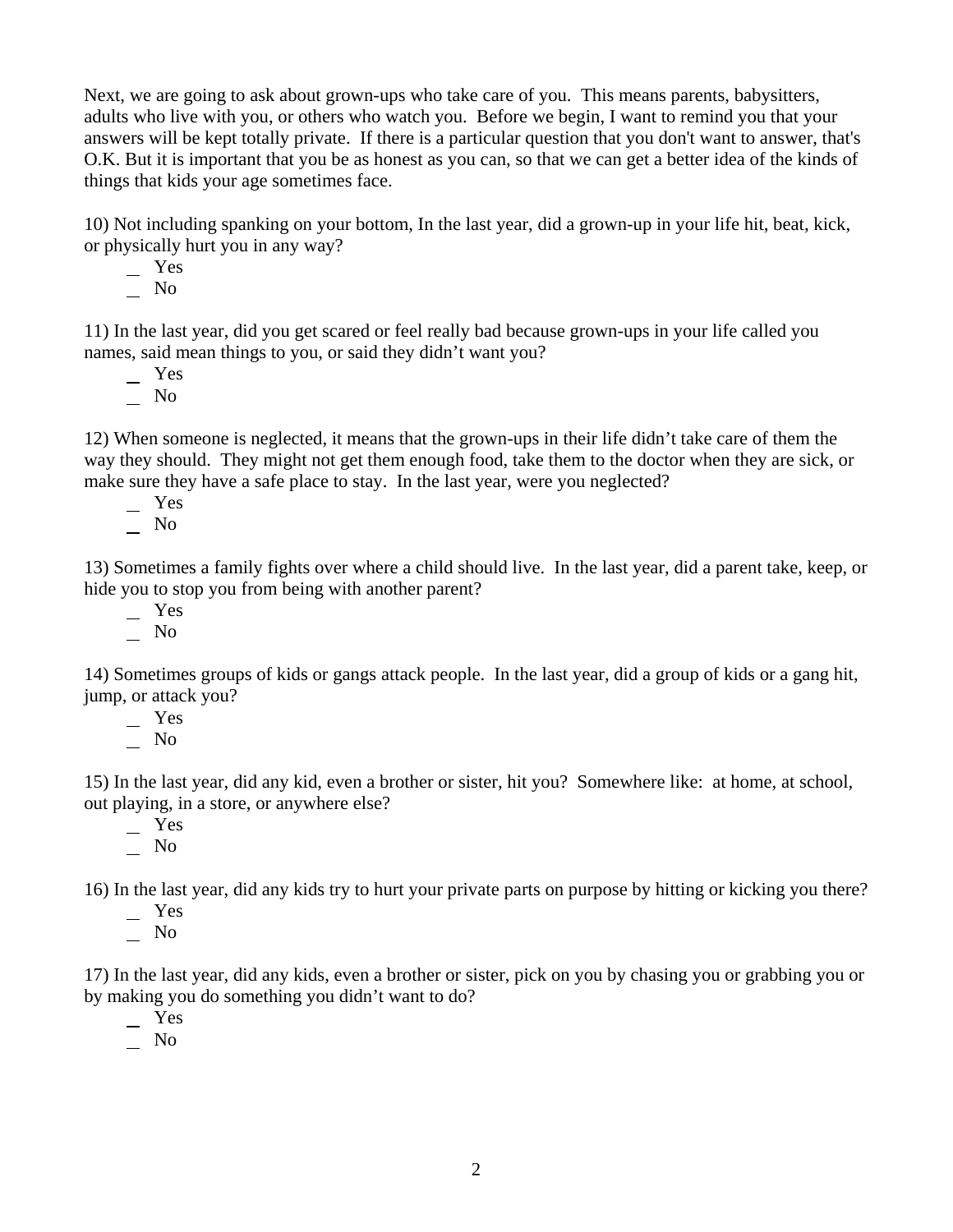18) In the last year, did you get scared or feel really bad because kids were calling you names, saying mean things to you, or saying they didn't want you around?

 Yes  $\overline{\phantom{a}}$  No

19) In the last year, did a boyfriend or girlfriend or anyone you went on a date with slap or hit you?

 $-$  Yes

No

20) In the last year, did a grown-up you know touch your private parts when they shouldn't have or make you touch their private parts? Or did a grown-up you know force you to have sex?

Yes

 $\overline{\phantom{0}}$  No

21) In the last year, did a grown-up you did not know touch your private parts when they shouldn't have, make you touch their private parts or force you to have sex?

 Yes  $\overline{\phantom{0}}$  No

22) Now think about other kids, like from school, a boy friend or girl friend, or even a brother or sister. In the last year, did another child or teen make you do sexual things?

 Yes No

23) In the last year, did anyone try to force you to have sex; that is, sexual intercourse of any kind, even if it didn't happen?

- Yes

 $\overline{\phantom{0}}$  No

24) In the last year, did anyone make you look at their private parts by using force or surprise, or by "flashing" you?

 Yes No

25) In the last year, did anyone hurt your feelings by saying or writing something sexual about you or your body?

 Yes  $\overline{\phantom{0}}$  No

26) In the last year, did you do sexual things with anyone 18 or older, even things you both wanted?

 Yes  $\overline{\phantom{0}}$  No

27) In the last year, did you SEE a parent get pushed, slapped, hit, punched, or beat up by another parent, or their boyfriend or girlfriend?

 Yes  $\overline{\phantom{0}}$  No